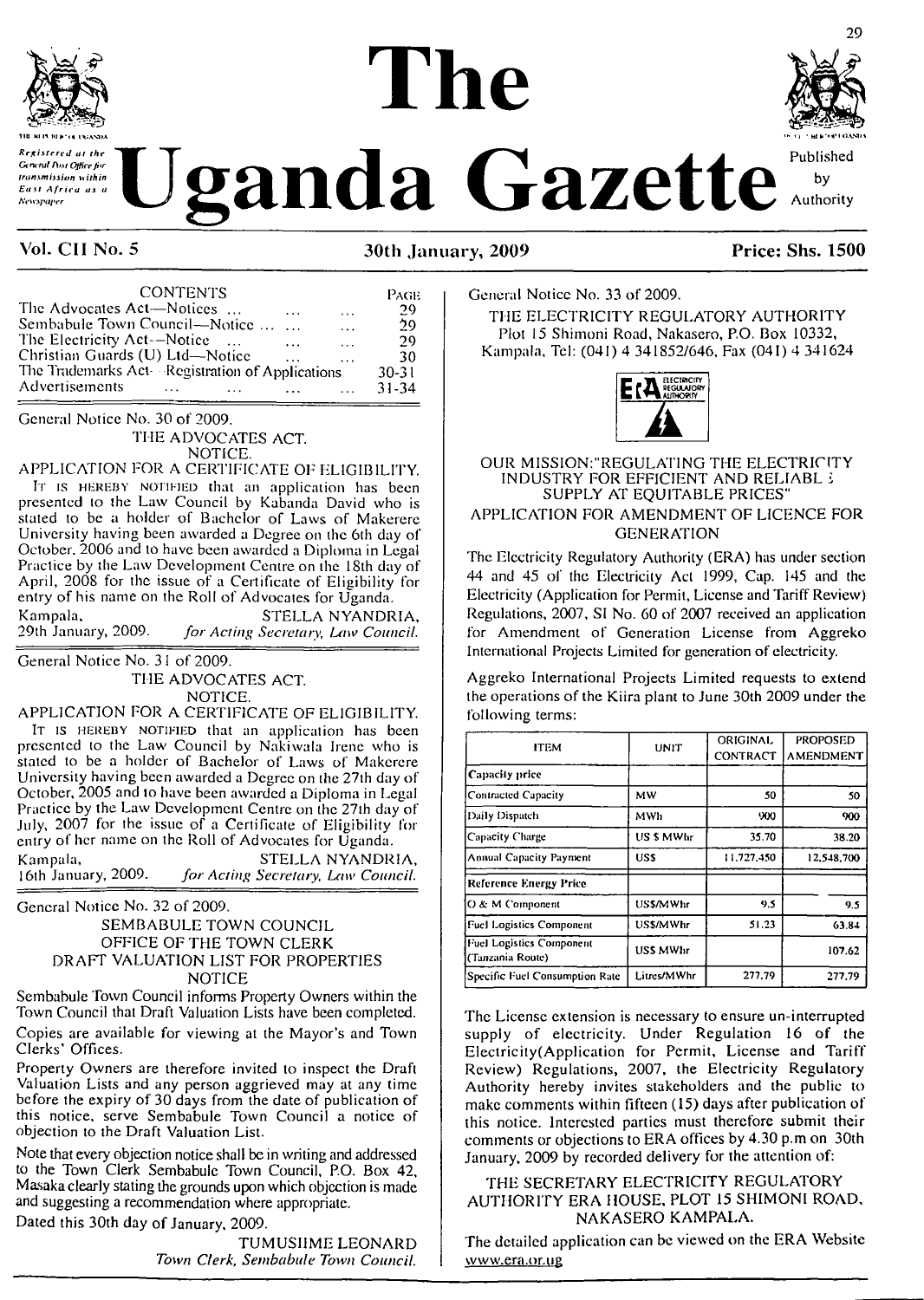# General Notice No. 34 of 2009. CHRISTIAN GUARDS (U) LTD.

# NOTICE

Pursuant to the provisions of regulation 15(2) of the Control of Private Security Organisations Regulations 1997 (Statutory Instrument No. 13) the general public is hereby notified that the duly recognised operational personnel of Christian Guards (U) Ltd. shall exclusively don a uniform adequately described as below:

# UNIFORM DESCRIPTION

- (a) Black jungle boots.
- (b) Forest green trouser with three ordinary pockets.
- (c) Black/forest green and white belt.
- (d) White short sleeved shirt with dark green two front pocket flaps with our logo above the front pocket with forest green colour.
- (c) Black lanyard and whistle.
- (f) Black/forest green cap with logo infront.
- (g) Dark green rain coat with writing at the back Christian Guards (U) Ltd.
- (h) Dark grey sweater with two breast pockets with dark blue covering flaps with clbow/shoulder flaps with company logo on the left shoulder flap.

Dated this 19th day of January, 2008. OKOTH LASTON,

General Notice No. 35 of 2009. THE TRADE MARKS ACT. (Cap. 83).

NOTICE.

NOTICT IS HEREBY GIVEN that any person who has grounds to oppose the registration of any of the marks advertised herein may within sixty days from the date of this *Gazette.* lodge a Notice of opposition on Trade Mark Form No. 6 together with a fee of Shs. 4000 in case of National applicants or USS 250 in case of Foreign applicants. The period of lodging Notice of opposition may be extended in suitable cases by the Registrar as he thinks fit upon such terms as he may direct. Formal opposition should not be lodged until after reasonable notice has been given by letter to the applicant so that he may have an opportunity to with draw his application before the expense of opposition proceedings is incurred. Failure to give such notice will be taken into account in considering any application by the opponent for an order for costs if the opposition is uncontested by the applicant. Representations of the marks herein advertised can be inspected at the office of the Registrar of Trade Marks, Amamu House, Plot No. 5B George Street, P.O. Box 6848, Kampala.



**• hub DocwsUc Scafl Provider\* Tout GukJ«**



'64)

- (57) *Nature ofgoods—* All goods included in class 16.
- (73) *Name ofapplicant* Hossana Real Estates.
- (77) *Address—* P.O. Box 36158, Kampala-Uganda.
- (74)

(22) *Date offiling application—* 7th January, 2009.

(21) (52) Application No. 31889 in Part "A".

Class 30.  $(54)$ 



(59) (64)

(53)

(57) *Nature ofgoods—* Sweets/confectionery.

- (73) *Name of applicant—* Kakira Sugar Works (1985 Limited.
- (77) *Address—* P.O. Box 54. Jinja-Uganda.

(74)

(22) *Date offiling application—* 14th January, 2009.

*Managing Director/Operations.* | Kampala,  $\blacksquare$  KATUTSI VINCENT 23rd January, 2009. *Assistant Registrar ofTrade Mark\**

> (21) Application No. 31888 in Part "A". (52) Class 5.  $(54)$



(59) *Restriction to colours—* Green and blue.

(64)

 $(53)$ 

- (57) *Nature ofgoods—* All goods included in class 5.
- (73) *Name ofapplicant* TMP Uganda Limited.

(77) *Address—* Plot 16A Akii Bua Road.

- (74) Sebalu & Lule Advocates, EADB Building, Plot 4 Ni Avenue, P.O. Box 2255, Kampala.
- (22) *Date offiling application* <sup>1</sup>3th January, 2009.

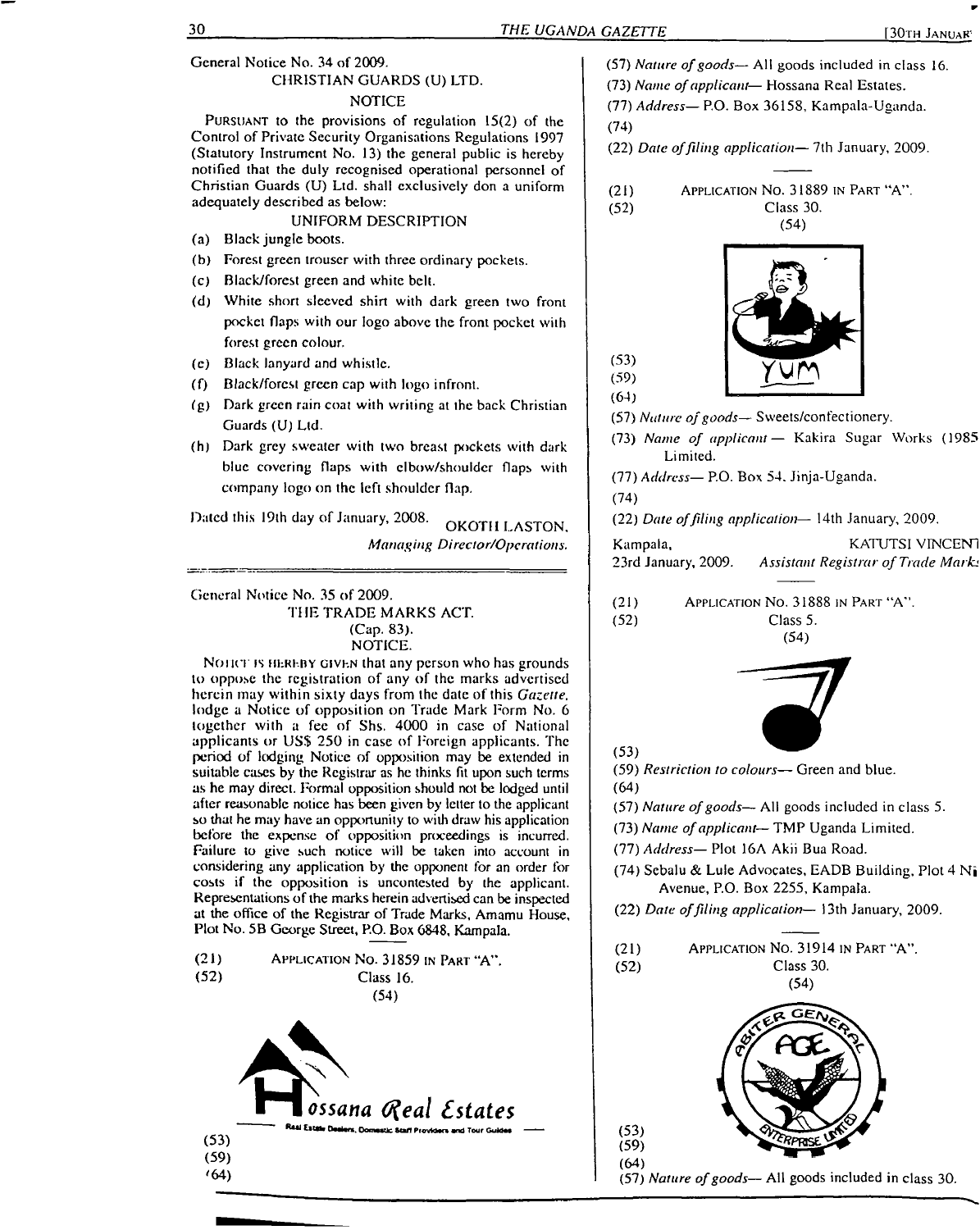(73) *Name ofapplicant—* Abiter General Enterprise Limited. (77) *Address—* P.O. Box 5257, Kampala-Uganda.

(74)

(22) *Date offiling application—* 23rd January, 2009.

 $(21)$  Application No. B 883 in Part "B". (52) Class 32. (54)



Puritied Natural Mineral Wr

(64) (57) *Nature ofgoods—* Mineral water.

(73) *Name ofapplicant*— Elgon Springs (U) Ltd.

(77) *Address—* P.O. Spring Road Nakalokc-Mbale.

(74)

(22) *Date offiling application—* 16th January, 2009.

Kampala, MERCY KYOMUGASHO K. NDYAHIKAYO, 27th January, 2009. *Assistant Registrar of Trade Marks.*

# **ADVERTISEMENTS**

THE REGISTRATION OF TITLES ACT.

(Cap. 230).

NOTICE.

ISSUE OF SPECIAL CERTIFICATE OF TITLE.

Kyadondo Block 127 Plot 46 Land at Kiryamuli.

NOTICE IS HEREBY GIVEN that after the expiration of one month from the publication hereof, <sup>I</sup> intend to issue in the names of James Frank Kamya of P.O. Box 70450, Kampala, a special Certificate of Title under the above Block and Plot, the Certificate of Title which was originally issued having been lost.

Kampala, MUHEREZA EDWIN, 14th January, 2009. *for Ag. Commissioner Land Registration.*

> THE REGISTRATION OF TITLES ACT. (Cap. 230). NOTICE.

# ISSUE OF SPECIAL CERTIFICATE OF TITLE.

Kyadondo Block 82 Plot 141 Land at Kungu.

Notice is hereby given that after the expiration of one month from the publication hereof, I intend to issue in the names of Temusewo Mutawonga, a special Certificate of Title under the above Block and Plot, the Certificate of Title which was originally issued having been lost.

Kampala, DDAMULIRA AHMED, 16th January 2009. *for Ag. Commissioner Land Registration.*

# THE REGISTRATION OF TITLES ACT. (Cap. 230). NOTICE.

ISSUE OF SPECIAL CERTIFICATE OF TITLE.

Busiro Block 174 Plot 12 Land at Kongoje.

NOTICE IS HEREBY GIVEN that after the expiration of one month from the publication hereof, <sup>I</sup> intend to issue in the names of Zabeti Nankumbi, a special Certificate of Title under the above Block and Plot, the Certificate of Title which was originally issued having been lost.

Kampala, **ORIKIIRIZA AMB. :OSE,** 14th January, 2009. *forAg. Commissioner Land Registration.*

> THE REGISTRATION OF TITLES ACT. (Cap. 230). NOTICE.

ISSUE OF SPECIAL CERTIFICATE OF TITLE.

Kyadondo Block 267 Plot 181 Land at Lweza.

Notice is hereby given that after the expiration of one month from the publication hereof, <sup>I</sup> intend to issue in the names of Margaret Namulu, a special Certificate of Title under the above Block and Plot, the Certificate of Title which was originally issued having been lost.

Kampala, DDAMULIRA AHMED, 15th December, 2008. *forAg. Commissioner LandRegistration.*

# THE REGISTRATION OF TITLES ACT.

(Cap. 230).

# NOTICE.

ISSUE OF SPECIAL CERTIFICATE OF TITLE.

Bulcmczi Block 168 Plots 50, 51, 52 Area 12.1 Hectares Land at Bukeka.

NOTICE IS HEREBY GIVEN that after the expiration of one month from the publication hereof, I intend to issue in the names of Nagadya Doloth, a special Certificate of Title under the above Block and Plots, the duplicate Certificate of Title which was originally issued having been lost.

Bukalasa, NABUKEERA MADINAH, 20th January, 2009. *for Ag. Commissioner Land Registration.*

> THE REGISTRATION OF TITLES ACT. (Cap. 230). NOTICE.

ISSUE OF SPECIAL CERTIFICATE OF TITLE. Busiro Block 338 Plot 45 at Kiwatule.

NOTICE IS HEREBY GIVEN that after the expiration of one month from the publication hereof, <sup>I</sup> intend to issue in the names of Evangirini Marjorie Nalule Sewanaku of Nateeta, Kampala, a special Certificate of Title under the above Block and Plot, the Certificate of Title which was originally issued having been lost.

Kampala, MUHEREZA EDWIN, 28th January, 2009. *for Ag. Commissioner Land Registration.*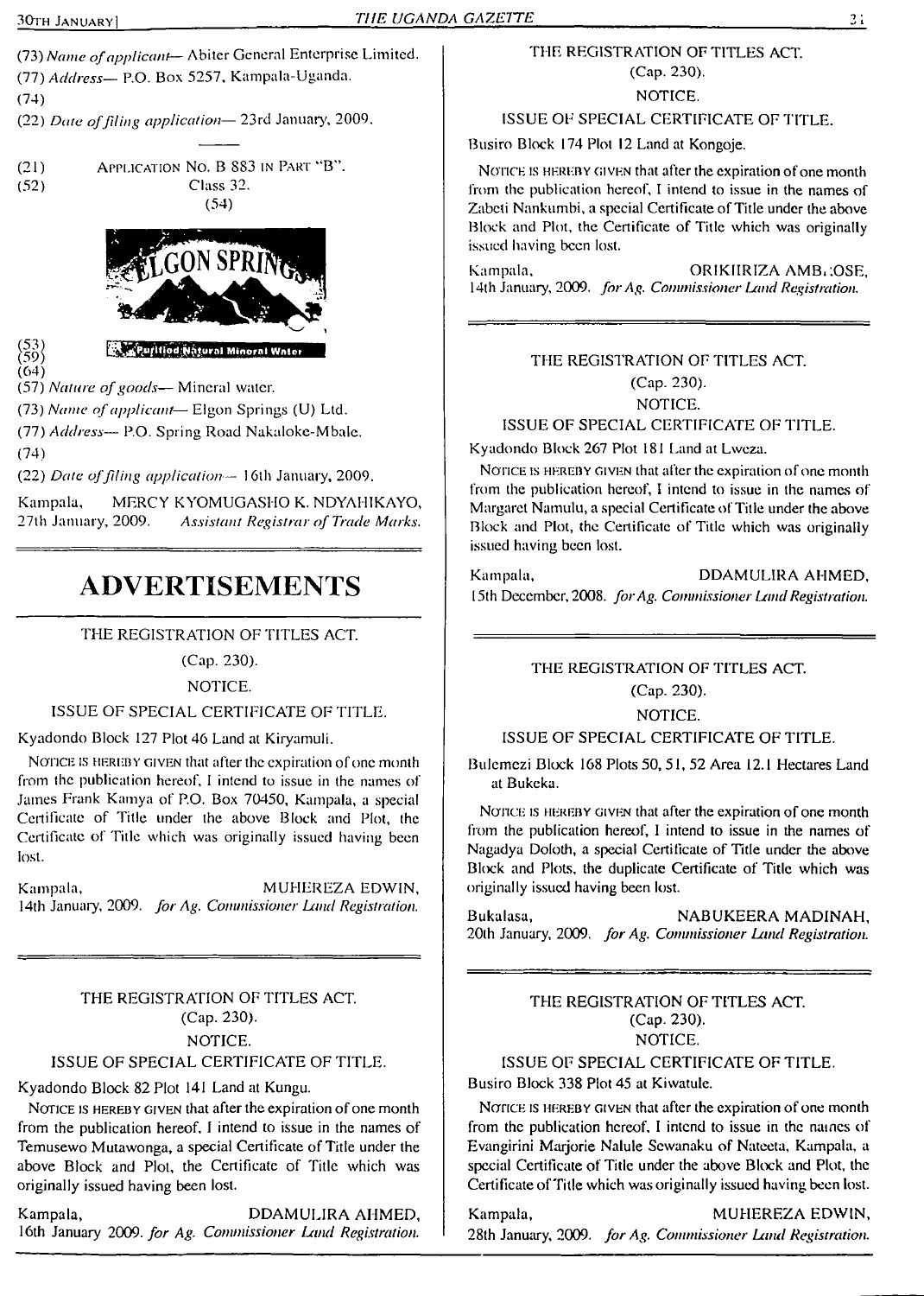(Cap. 230). NOTICE.

# ISSUE OF SPECIAL CERTIFICATE OF TITLE.

Mawokota Block 40 Plot 37 Land at Bujuko.

NOTICE IS HEREBY GIVEN that after the expiration of one month from the publication hereof. I intend to issue in the names of Sepiriya Kyofunoyagala, a special Certificate of Title under the above Block and Plot, the Certificate of Title which was originally issued having been lost.

Kampala, MUHEREZA EDWIN, 11th December, 2008. *forAg. Commissioner Land Registration.*

# THE REGISTRATION OF TITLES ACT. (Cap. 230). NOTICE.

# ISSUE OF SPECIAL CERTIFICATE OF TITLE.

Busiro Block 532 Plot 21 Land at Jungu.

Notice is hereby given that after the expiration of one month from the publication hereof, <sup>I</sup> intend to issue in the names of Petero Musajalumbwa, a special Certificate of Title under the above Block and Plot, the Certificate of Title which was originally issued having been lost.

Kampala, NAMUTEBI VERONICA SSENABULYA, 19ti. January', 2009. *for Ag. Commissioner Land Registration.*

# THE REGISTRATION OF TITLES ACT.

(Cap. 230). NOTICE.

# ISSUE OF SPECIAL CERTIFICATE OF TITLE.

Singo Block 65 Plot 6. 4.05 Hectares at Sebobo Estate.

NOHCE IS HEREBY GIVEN that after the expiration of one month from the publication hereof, <sup>1</sup> intend to issue in the names of Sulaimani Nanjwenge of Kyalutimba Mut. Ill Singo, a special Certificate of Title under the above Block and Plot of the Mailo Register, the duplicate Certificate of Title which was originally issued having been lost.

Mityana, JANET NABUUMA, 2nd November, 2008. *forAg. CommissionerLandRegistration.*

THE REGISTRATION OF TITLES ACT. (Cap. 230). NOTICE. ISSUE OF SPECIAL CERTIFICATE OF TITLE.

Kyaggwe Block 405 Plot 6 Area: 4.05 Hectares at Ziba.

NOTICE IS HEREBY GIVEN that after the expiration of one month from the publication hereof. <sup>1</sup> intend to issue in the names of Ayineya Tondo of P.O. Box 20047, Kampala, a special Certificate of Tide under the above Block and Plot, the Certificate of Title which was originally issued having been lost.

Mukono, CHRISTINE NAMIREMBE KATENDE, 20lh January; 2009. *forAg. Commissioner Land Registration.*

# THE REGISTRATION OF TITLES ACT (Cap. 230).

# NOTICE.

# ISSUE OF SPECIAL CERTIFICATE OF TITLE.

Busiro Block 369 Plot 73 al Bunkabira.

NOTICE IS HEREBY GIVEN that after the expiration of one mort from the publication hereof, I intend to issue in the names Zakaliya Nsimbi, a special Certificate of Title under the abo' Block and Plot, the Certificate of Title which was original issued having been lost.

Kampala, ORIKIRIIZA AMBROSI 22nd January, 2009. *for Ag. Commissioner Land Registrant?*

# THE REGISTRATION OF TITLES ACT.

# (Cap. 230).

# NOTICE.

# ISSUE OF SPECIAL CERTIFICATE OF TITLE.

*Freehold Register—*Volume 34 Folio <sup>1</sup> 6.50 Acres ; Mizinda Buddu, Masaka.

NOTICE IS HEREBY GIVEN that after the expiration of one more from the publication hereof, I intend to issue in the names of H Highness Edward William Frederick David Walugembe Mute' Luwangula Mutesa II, a special Certificate of Title under d above Volume and Folio, the Certificate of Title which was originally issued having been lost.

Kampala, EDWARD KARIBWENDI

1st September, 2008. *forAg. Commissioner Land Registratio*

# IN THE MATTER OF THE BIRTHS AND DEATHS REGISTRATION ACT CAP. 309 AND

# IN THE MATTER OF AMADRO RICHARD CHADDY NOTICE OF CHANGE OF NAME

# DEED POLL

Know ye all men to whom these presents shall come that **t** this deed poll, I Amadro Richard Chaddy the undersigned <sup>i</sup> P.O. Box 494 Kampala, and a citizen of Uganda, do heret absolutely relinquish, abandon and renounce the use of the names Amadro Richard which appear on all my acaderr. documents, records and instruments and in lieu therec assume and adopt the use of the names Amadro Richa; Chaddy by which I shall from henceforth be know addressed and called at all times, by all persons, in : records, dealings, transactions, instruments and otherwiwhatsoever.

Made at Kampala this 8th day of January 2009 by the sa Amadro Richard Chaddy.

> AMADRO RICHARD CHADD *Renounc-.*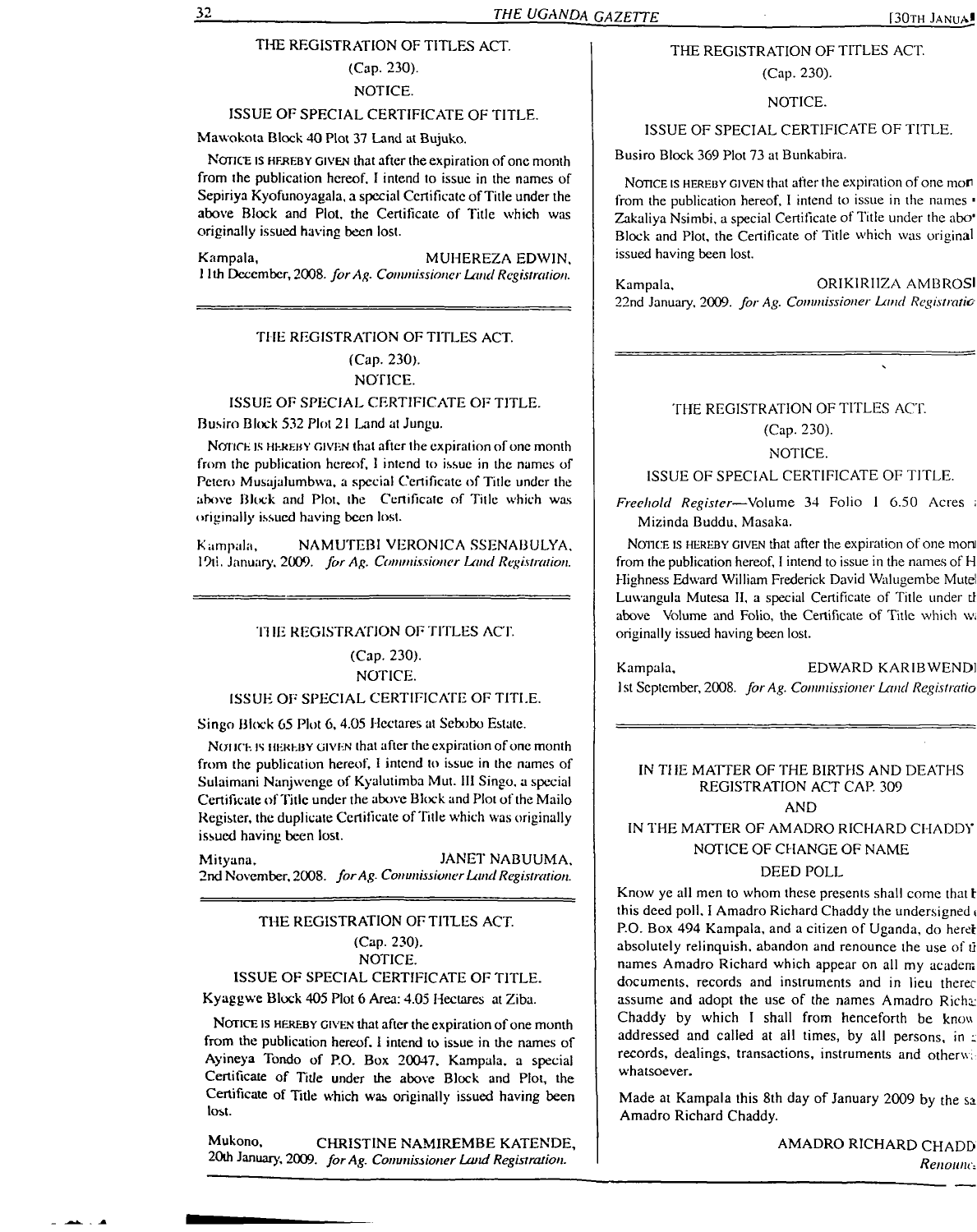$\overline{=}$ 

r

Í

 $\frac{1}{2}$ 

# THE REGISTRATION OF TITLES ACT.

# (Cap. 230).

# NOTICE.

# ISSUE OF SPECIAL CERTIFICATE OF TITLE.

*Leasehold Register—*Volume 2880 Folio 4 Plot No. 9 Nabigyo Lane, Mbale.

NOTICE IS HEREBY GIVEN that after the expiration of one month from the publication hereof, <sup>I</sup> intend to issue in the names of Zaituna Atiyoyi Musiwa of P.O. Box 554, Mbale, a special Certificate of Title under the above Volume and Folio, the Certificate of Title which was originally issued having been lost.

Kampala, EDWARD KARIBWENDE, 23rd January', 2009. *for Ag. Commissioner Land Registration.*

# THE REGISTRATION OF TITLES ACT. (Cap. 230).

# NOTICE.

# ISSUE OF SPECIAL CERTIFICATE OF TITLE.

Busiro Block 401 Plot 982 at Kikusa & Mawanyi.

NOTICE IS HEREBY GIVEN that after the expiration of one month from the publication hereof, <sup>I</sup> intend to issue in the names of Desiderio Makasa Mugambwa of Kampala, a special Certificate of Title under the above Block and Plot, the Certificate of Title which was originally issued having been lost.

Kampala, MUHEREZA EDWIN, 29th January, 2009. *for Ag. Commissioner Land Registration.*

# IN THE HIGH COURT OF UGANDA HOLDEN AT MASAKA

PROBATE AND ADMINISTRATION CAUSE NO. 016 OF 2009

In the matter of the Estate of the Late Erisa Mukasa (Deceased) Formerly of Bukategc-Ssese, Kalangala District

# and

In the matter of an Application for Letters of Administration by Salongo Sajjabi (Son and Customary Heir) of the Deceased

# NOTICE OF APPLICATION

TO WHOM IT MAY CONCERN

TAKE NOTICE that an Application for Letters of Administration of the Estate of the Late Erisa Mukasa formerly of Bukatege, Ssese, Kalangala District has been lodged in this Court by Salongo Sajjabi (son and customary heir) of the above deceased.

This Court will proceed to grant the same if no caveat is lodged in this Court within fourteen (14) days from the date of publication of this notice unless cause be shown to the contrary.

Dated at Kampala, this 22nd day of January, 2009.



# THE REGISTRATION OF TITLES ACT.

(Cap. 230).

NOTICE.

# ISSUE OF SPECIAL CERTIFICATE OF TITLE.

Kyadondo Block 204 Plot 163 at Kawempe.

Notice is hereby given that after the expiration of one month from the publication hereof, I intend to issue in the names of Kikomeko Abdu Ntambi of P.O. Box 47, Kyambogo, a special Certificate of Title under the above Block and Plot, the Certificate of Title which was originally issued having been lost.

Kampala, MUHEREZA EDWIN, 17th December, 2008. for Ag. Commissioner Land Registration.

# THE REGISTRATION OF TITLES ACT.

# (Cap. 230).

# NOTICE.

ISSUE OF SPECIAL CERTIFICATE OF TITLE.

Kyadondo Block 210 Plot 682 Land at Kyebando.

NOTICE IS HEREBY GIVEN that after the expiration of one month from the publication hereof, I intend to issue in the names of Fredrick Kigozi Makubuya of P.O. Box 2965, Kampala, a special Certificate of Title under the above Block and Plot, the Certificate of Title which was originally issued having been lost.

Kampala, MUHEREZA EDWIN, 13th November, 2008. *forAg. Commissioner LandRegis'-ation.*

# THE REGISTRATION OF TITLES ACT.

(Cap. 230).

NOTICE.

# ISSUE OF SPECIAL CERTIFICATE OF TITLE.

Kibuga Block 27 Plot 288 at Makerere.

NOTICE IS HEREBY GIVEN that after the expiration of one month from the publication hereof, <sup>I</sup> intend to issue in the names of Hajati Fatuma Namusoke, a special Certificate of Title under the above Block and Plot, the Certificate of Title which was originally issued having been lost.

Kampala, ORIKIRIIZA AMBROSE, 22nd January, 2009. *for Ag. Commissioner Land Registration.*